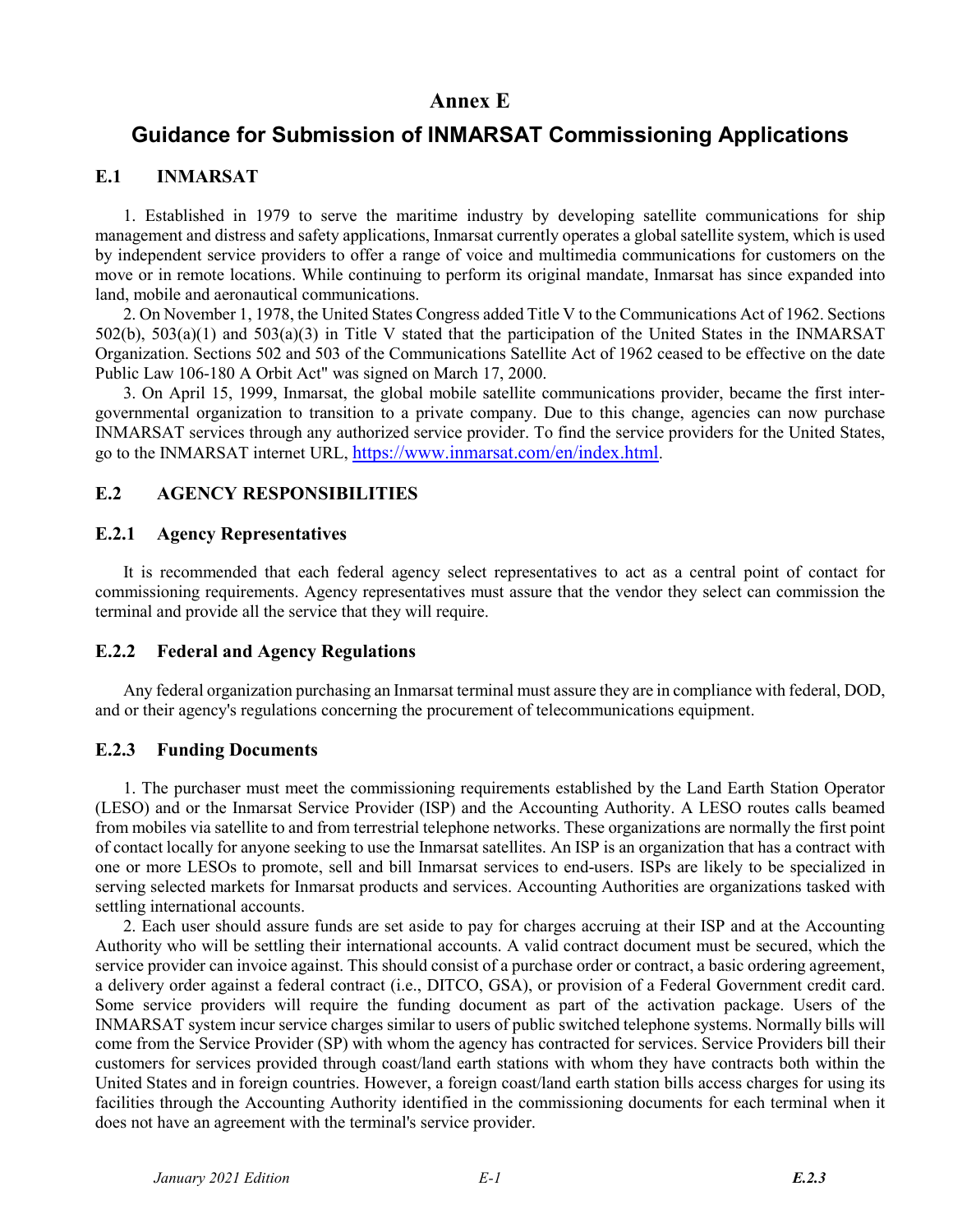3. In the United States, the FCC is an Accounting Authority<sup>[1](#page-1-0)</sup> and has certified several additional entities as Accounting Authorities to settle accounts with foreign telecommunication operators for U.S. vessels. The FCC, however, is the accounting authority of last resort for settling foreign charges; that is, foreign telecommunications operators send the FCC all accounts where the customer has not designated a specific accounting authority. The FCC's International Telecommunications Settlements (ITS) Section in Gettysburg, PA will, therefore, attempt to settle an account from a foreign INMARSAT coast/land earth station when a terminal operator dials its access code rather than the access code of its contractual ISP, unless the operator has an agreement with another Accounting Authority. In cases were an agency expects to use foreign earth stations, the agency representative should make advance financial provisions to settle accounts through the FCC ITS section.

### **E.2.4 Maritime Mobile Service Identities (MMSI)**

1. A Maritime Mobile Service Identity (MMSI) is required for ship maritime terminals. NTIA's IRAC Secretariat controls the distribution of the MMSI numbers for federal agencies. Contact this office at 202-482-0599 to obtain an MMSI number prior to submitting the application to the selected vendor.

2. If a ship terminal is transferred, replaced, or deactivated, the agency representative must inform the service provider, the accounting authority and NTIA IRAC Secretariat. The authorized "Contract Instrument or Purchase Order" must be revised if the equipment is replaced and deleted if the equipment is deactivated. A new activation package may be needed if the terminal is transferred to another ship.

## **E.2.5 Procedure for Obtaining Secondary Surveillance Radar (SSR) Mode S Code for Federal Government Aircraft Earth Station Commissioning Applications**

1. Section 1.1.3 of the Aircraft Earth Station application form requires a 24-bit International Civil Aviation Organization (ICAO) technical address and a SSR Mode S Octal Code.[2](#page-1-1) This information is obtained from the Federal Aviation Administration (FAA) who is the registering authority for commercial aircraft; the Air Force manages this program for military aircraft. DOD applicants who require an octal code should submit a letter to:

DoD International AIMS Program Office 380 Richard Ray Blvd., Ste 104 Robins AFB, GA 31098-1638 DSN 468-6123, commercial (478) 926-6123, and fax number 5390

The request must contain: Point of Contact Identification of the aircraft (ex. C-135) Aircraft Tail Number Name and address of the major command and the unit to which the aircraft is assigned Location where the aircraft will be home-based Fax telephone number to receive octal code

 $\overline{a}$ 

<span id="page-1-0"></span><sup>&</sup>lt;sup>1</sup> If the FCC has to inform the State Department that the charges are returned as "unable to collect" or "unable to locate," the foreign country where the INMARSAT service originated can bar communications to and from the terminal whose bill was not paid. If two countries bar a terminals communications, it is mandatory that all coast/land earth stations bar that terminals communications.

<span id="page-1-1"></span> $2$  The assignment of addresses for military aircraft is not processed in the same manner as those for commercial aircraft. The address for commercial aircraft is derived by using the tail number, however, the tail number is not used to derive a number for military aircraft. The Air Force representative assigns the next available number in the block of addresses provided to the Air Force by the FAA.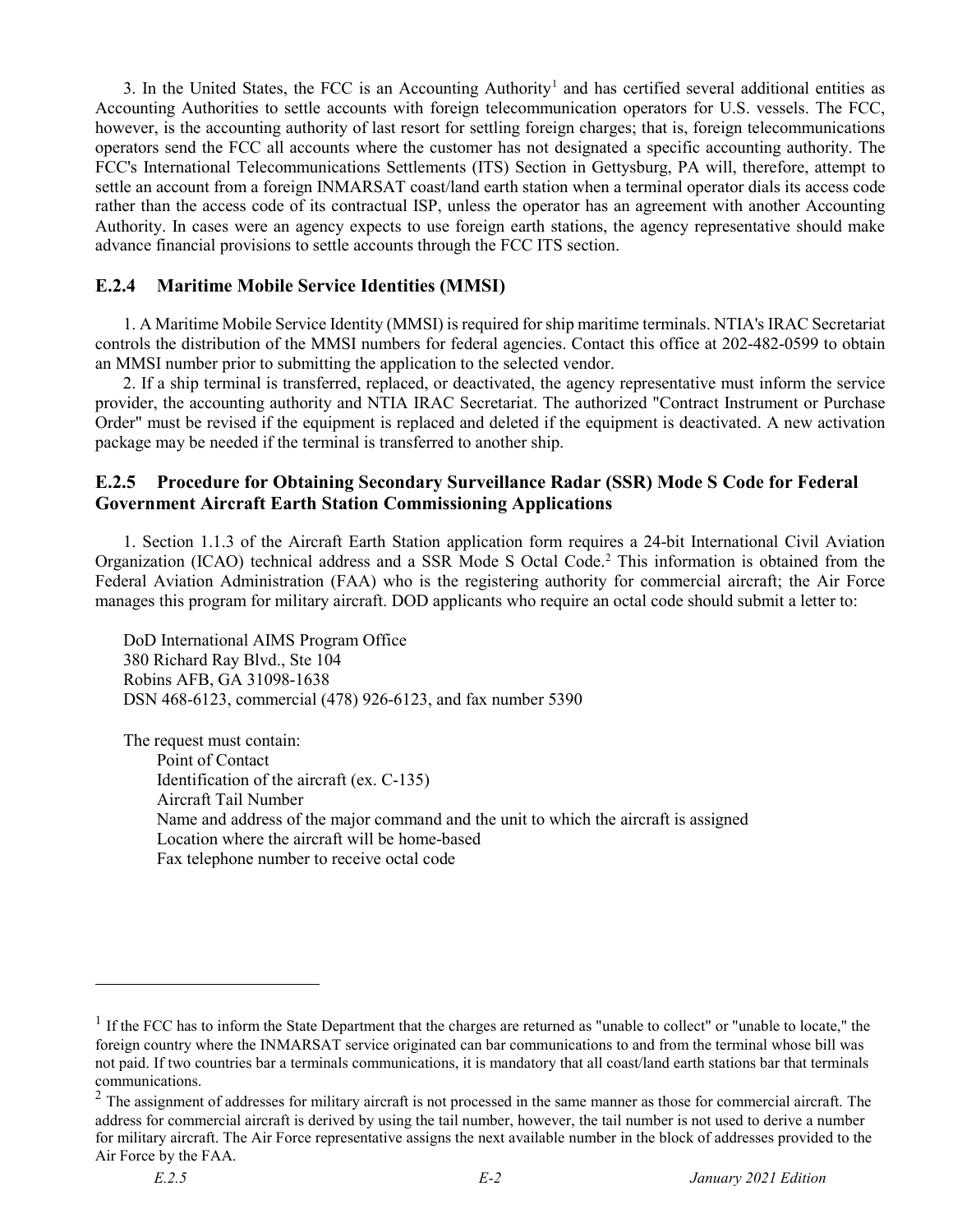2. Non-military federal aircraft registered with the FAA should already have a Mode S Octal Code. Your aircraft maintenance section should be able to supply you with this information. If you are unable to determine the octal code, contact the FAA Aircraft Registration Branch at 405-954-3116. They will require the name and address of your agency, along with the tail number of the aircraft.